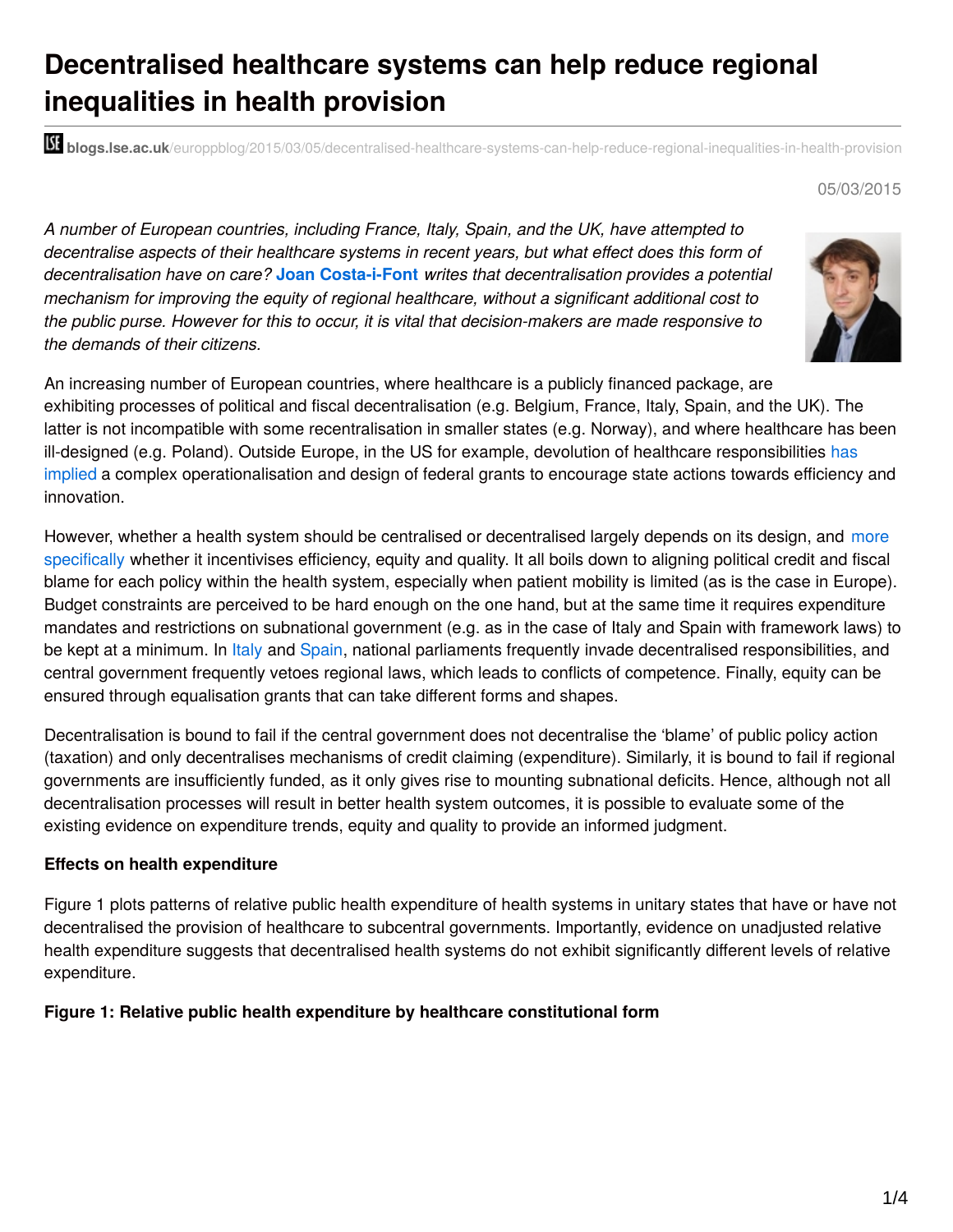

## *Source:* **OECD, 2011**

#### **Effects on equity**

A second question is that of health system equity. Figure 2 below compares regional inequalities in Spain, the UK and England. Importantly, regional inequalities in Spain, where devolution is managed regionally, have decreased by 50 per cent since 2001, while in the UK we see a more modest decline. In England, however, a highly centralised health service exhibits huge regional inequalities, more than double the level of inequality in Spain, which in turn appears stable over time.

#### **Figure 2: Regional Inequalities (coefficient of variation of unadjusted healthcare output)**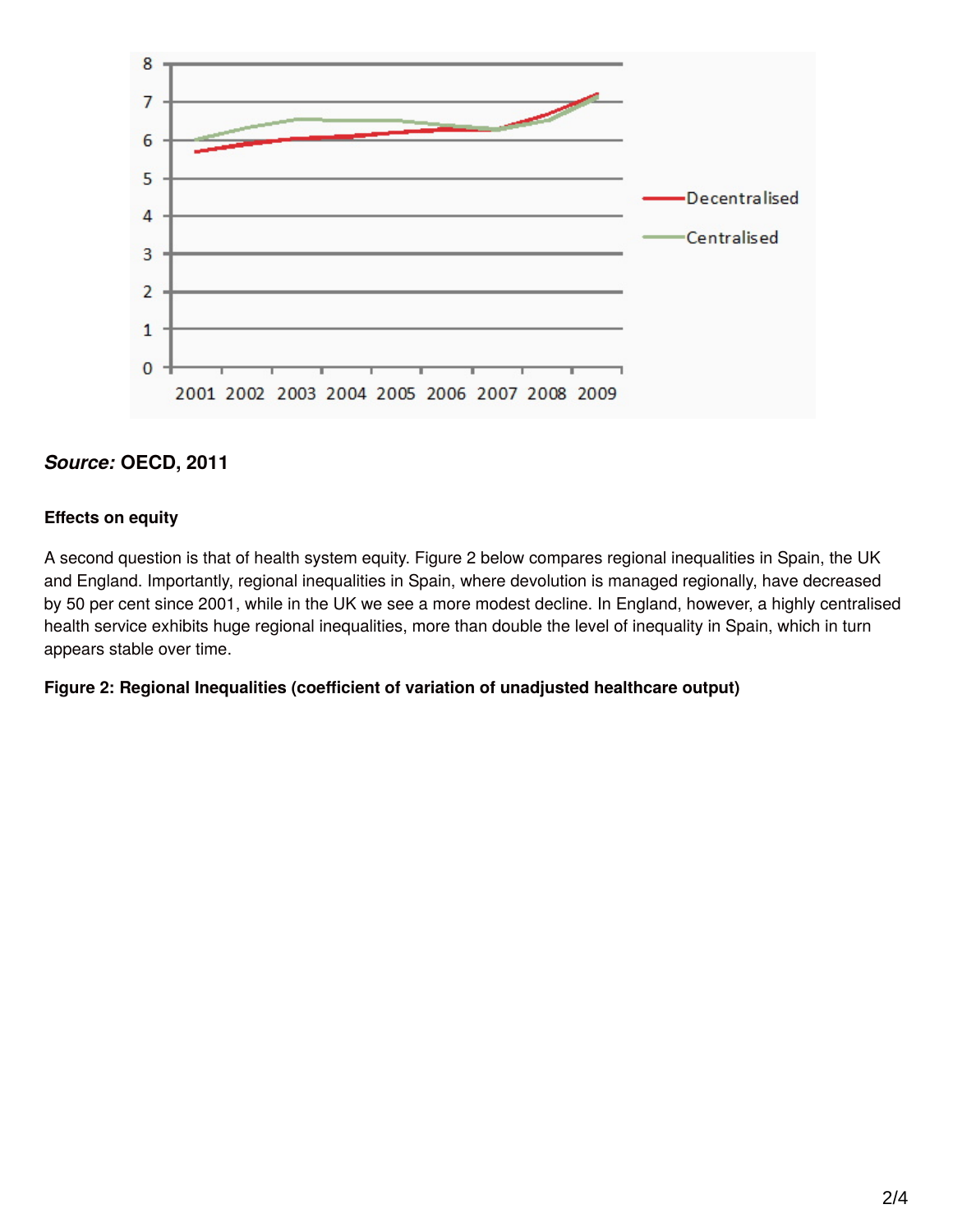

## *Note:* **The figures on the vertical axis indicate a measure of regional inequalities in healthcare – where a higher number indicates greater inequality.**

#### **Devolution in England**

Greater Manchester is set to [become](http://www.bbc.co.uk/news/uk-england-manchester-31615218) the first English region to get full control of its health spending as part of an extension of devolved powers. This is one of the major social policy achievements of the Conservative party coalition government. Devolution provides a great opportunity to improve the accountability of the NHS, bring some innovation and take advantage of some level of policy comparison and competition. Perhaps the only criticism is that there is no assembly to ensure that the policies that the Manchester authority implements are subject to political scrutiny.

In designing a health system, it is important to keep in mind that decentralisation can bring competition by making use of the mechanisms of the political agency, which align individuals' preferences and needs with that of their incumbents' priorities. Evidence shows that it is possible to improve regional healthcare equity without a significant additional cost to the public purse. Nonetheless, for decentralisation mechanisms to work, political agency needs to be put in place. That is, decision-makers need to be made responsive to the demands of their constituents. It is unclear how this will take place in the English case.

*Please read our comments policy before [commenting](http://blogs.lse.ac.uk/europpblog/about/comments-policy/).*

Note: This article originally appeared at our sister site, British [Politics](http://blogs.lse.ac.uk/politicsandpolicy/devolution-of-the-nhs-is-an-opportunity-to-reduce-inequalities/) and Policy at LSE, and gives the views of the author, not the position of EUROPP - European Politics and Policy, nor of the London School of Economics. *Featured image credit: [Adrian](https://www.flickr.com/photos/adrianclarkmbbs/3063516728) Clark (CC-BY-SA-3.0)*

*Shortened URL for this post:* **<http://bit.ly/1KqOyHq>**

\_\_\_\_\_\_\_\_\_\_\_\_\_\_\_\_\_\_\_\_\_\_\_\_\_\_\_\_\_\_\_\_\_